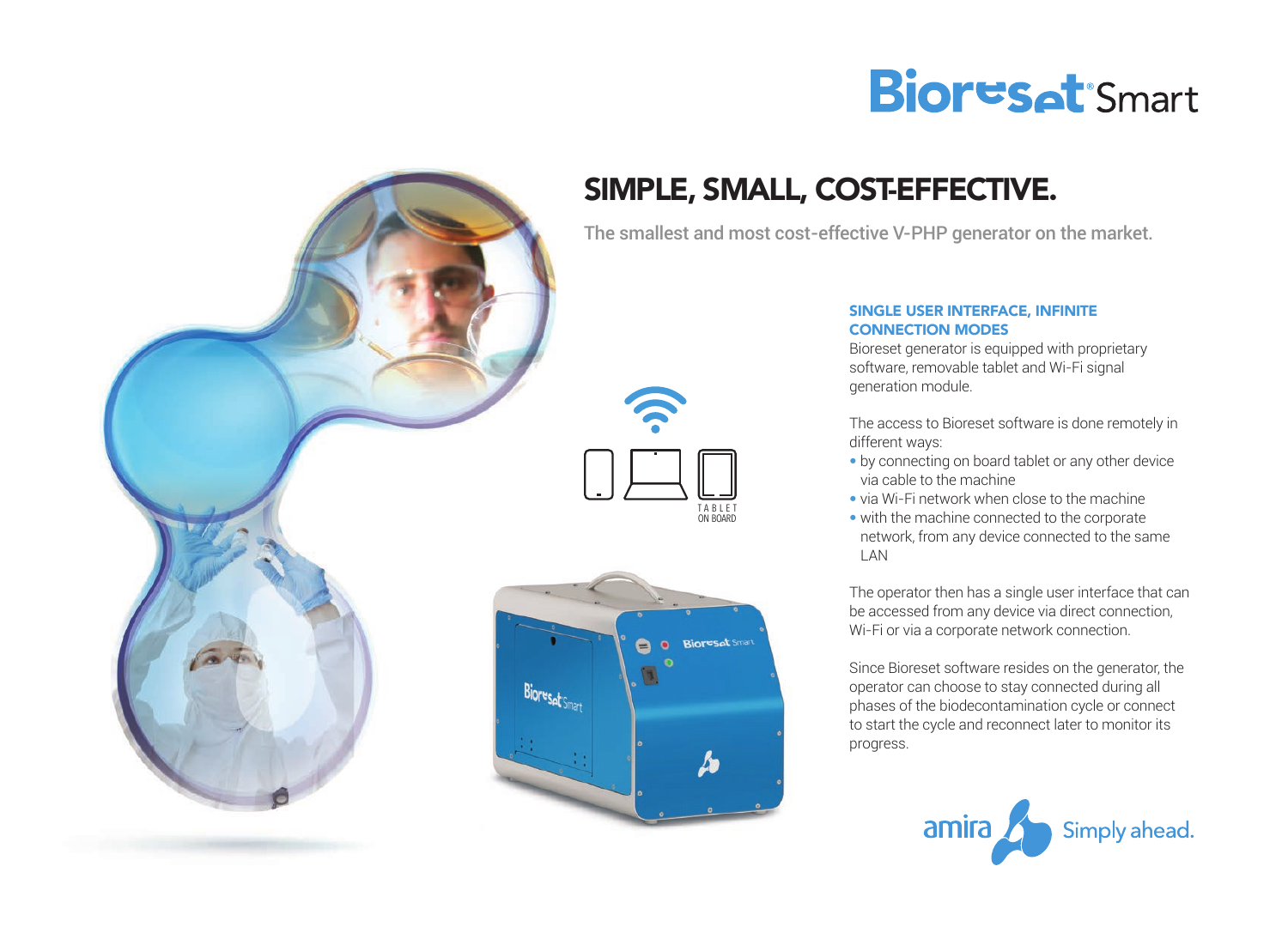### **Bioresat** Smart

#### FEATURES

- Ergonomic Italian design for maximum operator comfort
- Tablet Wi-Fi on board
- Remote operation with any device
- ModBus TCP/IP communication protocol
- Software with two account levels able to store recipes and reports
- Vaporization capacity from 3 to 12 gr/min
- Adjustable blower up to 200 m $\mathrm{^{3}/h}$
- Reports exported in pdf format via USB port

#### TYPICAL APPLICATIONS

- Cleanroom for sterile production
- BSL-3 Laboratory



### **OPERATIONS**

Bioreset Smart can be placed directly inside the environment under treatment. To easily move it in different areas, it can be equipped with a trolley that includes a balance.

- Set-up the generator inside the area or the application to be decontaminated
- Secure area with warning signs for personal safety
- Access the software via tablet, mobile phone or PC
- Select and start the recipe and leave Bioreset Smart running for the entire duration of the cycle
- The cycle can be managed and monitored remotely via tablet, mobile phone or PC
- At the end of the cycle, the report can be exported via USB
- For personnel safety, upon cycle end check  $H_2O_2$  gas residue before anybody can enter the room.

#### ACCESSORI OPZIONALI

- Catalyst for exhaust or return air
- Special pipe dimensions on request
- Safety devices for personnel
- T/RH% probe package for automatic cycle
- Movable trolley with built-in balance and safety support for  $H_2O_2$  canister
- Turboflow, a versatile system for ultra-fast  ${\sf H}_2^{\sf O}_2$ distribution